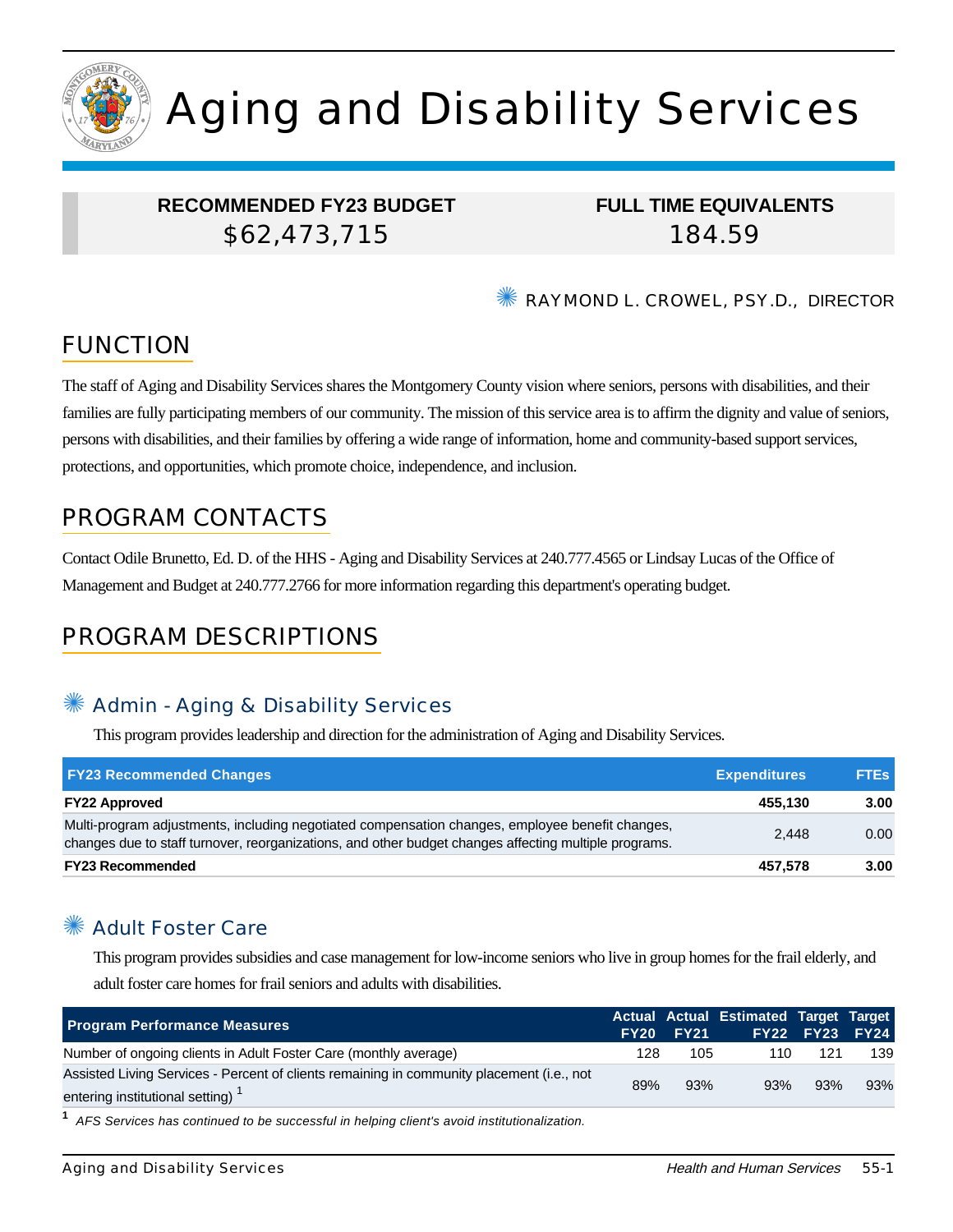| <b>FY23 Recommended Changes</b>                                                                                                                                                                          | <b>Expenditures</b> | <b>FTES</b> |
|----------------------------------------------------------------------------------------------------------------------------------------------------------------------------------------------------------|---------------------|-------------|
| <b>FY22 Approved</b>                                                                                                                                                                                     | 2,276,833           | 7.00        |
| Multi-program adjustments, including negotiated compensation changes, employee benefit changes,<br>changes due to staff turnover, reorganizations, and other budget changes affecting multiple programs. | 5.731               | 0.00        |
| <b>FY23 Recommended</b>                                                                                                                                                                                  | 2,282,564           | 7.00        |

## ✺ Aging & Disability Resource Unit

This program assists seniors, persons with disabilities, and their families, in defining their needs, locating required services, and

facilitating the application process to access services.

| <b>Program Performance Measures</b>                                                           |       | <b>FY20 FY21</b> | Actual Actual Estimated Target Target | FY22 FY23 FY24 |       |
|-----------------------------------------------------------------------------------------------|-------|------------------|---------------------------------------|----------------|-------|
| Number of incoming calls                                                                      | 1.743 | 1.352            | 1.640                                 | 1.640          | 1.640 |
| Percent of ongoing clients satisfied with the Aging and Disability Resource Unit <sup>1</sup> | 100%  | N/A              | 96%                                   | 96%            | 95%   |
| Percent of ongoing clients to the Aging and Disability Resource Unit who said they were       | 93%   | N/A              | 95%                                   | 95%            | 95%   |
| better able to make decisions about options after talking with staff <sup>2</sup>             |       |                  |                                       |                |       |

**1** Surveys not collected in FY21 due to COVID-19.

**2** Surveys not collected in FY21 due to COVID-19.

| <b>FY23 Recommended Changes</b>                                                                                                                                                                          | <b>Expenditures</b> | <b>FTEs</b> |
|----------------------------------------------------------------------------------------------------------------------------------------------------------------------------------------------------------|---------------------|-------------|
| <b>FY22 Approved</b>                                                                                                                                                                                     | 1,068,067           | 9.00        |
| Multi-program adjustments, including negotiated compensation changes, employee benefit changes,<br>changes due to staff turnover, reorganizations, and other budget changes affecting multiple programs. | 23.310              | (0.16)      |
| <b>FY23 Recommended</b>                                                                                                                                                                                  | 1,091,377           | 8.84        |

## ✺ Area Agency on Aging

The Area Agency on Aging provides programs and services to help seniors remain independent in the community including: nutritious senior meals; assisted living subsidies; technical assistance to community "villages"; support to caregivers; legal, representative payee and health promotion services; health insurance counseling; visits to isolated seniors; grocery shopping; transportation and mobility management; subsidized employment; and problem resolution for residents of nursing home and assisted living facilities.

| <b>Program Performance Measures</b>                                                                                                                                                       | <b>FY20</b> | <b>FY21</b> | Actual Actual Estimated Target Target | <b>FY22 FY23</b> | <b>FY24</b> |
|-------------------------------------------------------------------------------------------------------------------------------------------------------------------------------------------|-------------|-------------|---------------------------------------|------------------|-------------|
| Number of unduplicated customers served in the Senior Nutrition Program                                                                                                                   | 4.306       | 3,000       | 5.000                                 | 5.000            | 5.000       |
| Percent of Congregate Meal clients who agree or strongly agree that they would<br>recommend the service to a friend <sup>1</sup>                                                          | 97%         | N/A         | 97%                                   | 97%              | 97%         |
| Percent of Representative Payee clients who report that the volunteer money<br>management service has enabled them to have adequate funds for shelter, food, medical<br>care, and clothes | 96%         | 100%        | 96%                                   | 96%              | 96%         |
| Ombudsman Services - Percent of complaints resolved and partially resolved                                                                                                                | 85%         | 93%         | 87%                                   | 90%              | 90%         |

**1** Due to COVID, the Congregate meal program did not resume operations until June 2020. Service quality data was not collected for FY21.

| <b>FY23 Recommended Changes</b>                                                        | <b>Expenditures</b> | <b>FTEs</b> |
|----------------------------------------------------------------------------------------|---------------------|-------------|
| <b>FY22 Approved</b>                                                                   | 8.473.871           | 21.79       |
| Add: One Position to Support the Long-Term Ombudsman Program Due to Increased Caseload | 82.616              | 1.00        |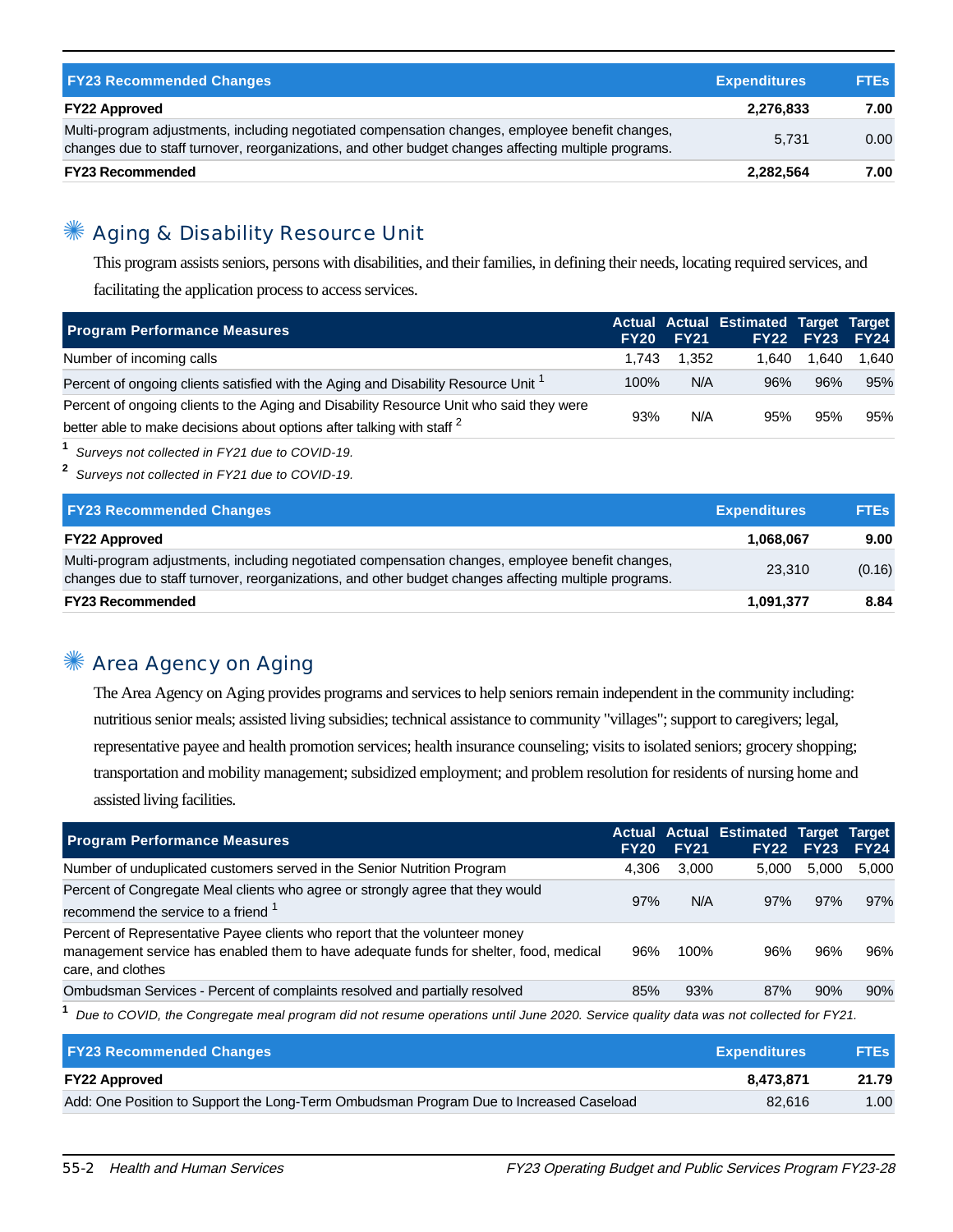| <b>FY23 Recommended Changes</b>                                                                                                                                                                          | <b>Expenditures</b> | <b>FTEs</b> |
|----------------------------------------------------------------------------------------------------------------------------------------------------------------------------------------------------------|---------------------|-------------|
| Multi-program adjustments, including negotiated compensation changes, employee benefit changes,<br>changes due to staff turnover, reorganizations, and other budget changes affecting multiple programs. | 339.236             | 0.16        |
| <b>FY23 Recommended</b>                                                                                                                                                                                  | 8,895,723           | 22.95       |

## ✺ Assessment & Continuing Care Management Services

This program provides multi-disciplinary assessments, care planning, and case management services to frail seniors and adults with disabilities to remedy and prevent abuse, neglect, self-neglect, financial exploitation, or inappropriate institutionalization. Services include Adult Protective Services, Social Services to Adults, and the Public Guardianship Program.

| <b>Program Performance Measures</b>                                                                                            | <b>FY20</b> | <b>FY21</b> | Actual Actual Estimated Target Target | <b>FY22 FY23</b> | <b>FY24</b> |
|--------------------------------------------------------------------------------------------------------------------------------|-------------|-------------|---------------------------------------|------------------|-------------|
| New APS Investigations <sup>1</sup>                                                                                            | 971         | 889         | 1.000                                 | 1.100            | 1.200       |
| Number of clients receiving case management services                                                                           | 798         | 1.236       | 1.300                                 | 1.350            | 1.400       |
| Percent of SSTA Case Management clients who report being satisfied or very satisfied                                           | 95%         | 93%         | 95%                                   | 95%              | 95%         |
| Percent of seniors and adults with disabilities that avoid institutional placement while<br>receiving case management services | 96%         | 88%         | 93%                                   | 93%              | 93%         |
| Number of APS Clients with another investigation within six months (Recidivism)                                                | 6%          | 5%          | 7%                                    | 6%               | 6%          |

**1** Projection for FY 22 is lower due to impact of COVID.

| <b>FY23 Recommended Changes</b>                                                                                                                                                                          | <b>Expenditures</b> | <b>FTEs</b> |
|----------------------------------------------------------------------------------------------------------------------------------------------------------------------------------------------------------|---------------------|-------------|
| <b>FY22 Approved</b>                                                                                                                                                                                     | 8,073,030           | 51.55       |
| Increase Cost: Adult Medical Day Care Supplement Adjustment                                                                                                                                              | 1,445,248           | 0.00        |
| Enhance: Add Six Positions to Support Adult Protective Services Program Due to Increased Caseload                                                                                                        | 954.806             | 6.00        |
| Increase Cost: Annualization of Social Worker Position                                                                                                                                                   | 26,003              | 0.00        |
| Multi-program adjustments, including negotiated compensation changes, employee benefit changes,<br>changes due to staff turnover, reorganizations, and other budget changes affecting multiple programs. | 262,307             | 0.00        |
| <b>FY23 Recommended</b>                                                                                                                                                                                  | 10,761,394          | 57.55       |

#### ✺ Community Provider Support

This program provides financial support to the providers and agencies in the community that work with the entire spectrum of clients served by the Department through Aging and Disability Services.

|  | <b>FY20 FY21</b> | 35.0% 30.5%<br>3.172 5.166<br>91.0% 99.0% | Actual Actual Estimated Target Target<br>FY22 FY23 FY24<br>38.0% 35.6% 35.6%<br>5,325 5,491 5,661<br>91.0% 91.0% 99.0% |
|--|------------------|-------------------------------------------|------------------------------------------------------------------------------------------------------------------------|

| <b>FY23 Recommended Changes</b>                                                                                                                                                                          | <b>Expenditures</b> | <b>FTEs</b> |
|----------------------------------------------------------------------------------------------------------------------------------------------------------------------------------------------------------|---------------------|-------------|
| <b>FY22 Approved</b>                                                                                                                                                                                     | 19,456,237          | 0.50        |
| Increase Cost: Developmental Disabilities Supplement Adjustment                                                                                                                                          | 1,128,303           | 0.00        |
| Multi-program adjustments, including negotiated compensation changes, employee benefit changes,<br>changes due to staff turnover, reorganizations, and other budget changes affecting multiple programs. | 952                 | 0.00        |
| <b>FY23 Recommended</b>                                                                                                                                                                                  | 20,585,492          | 0.50        |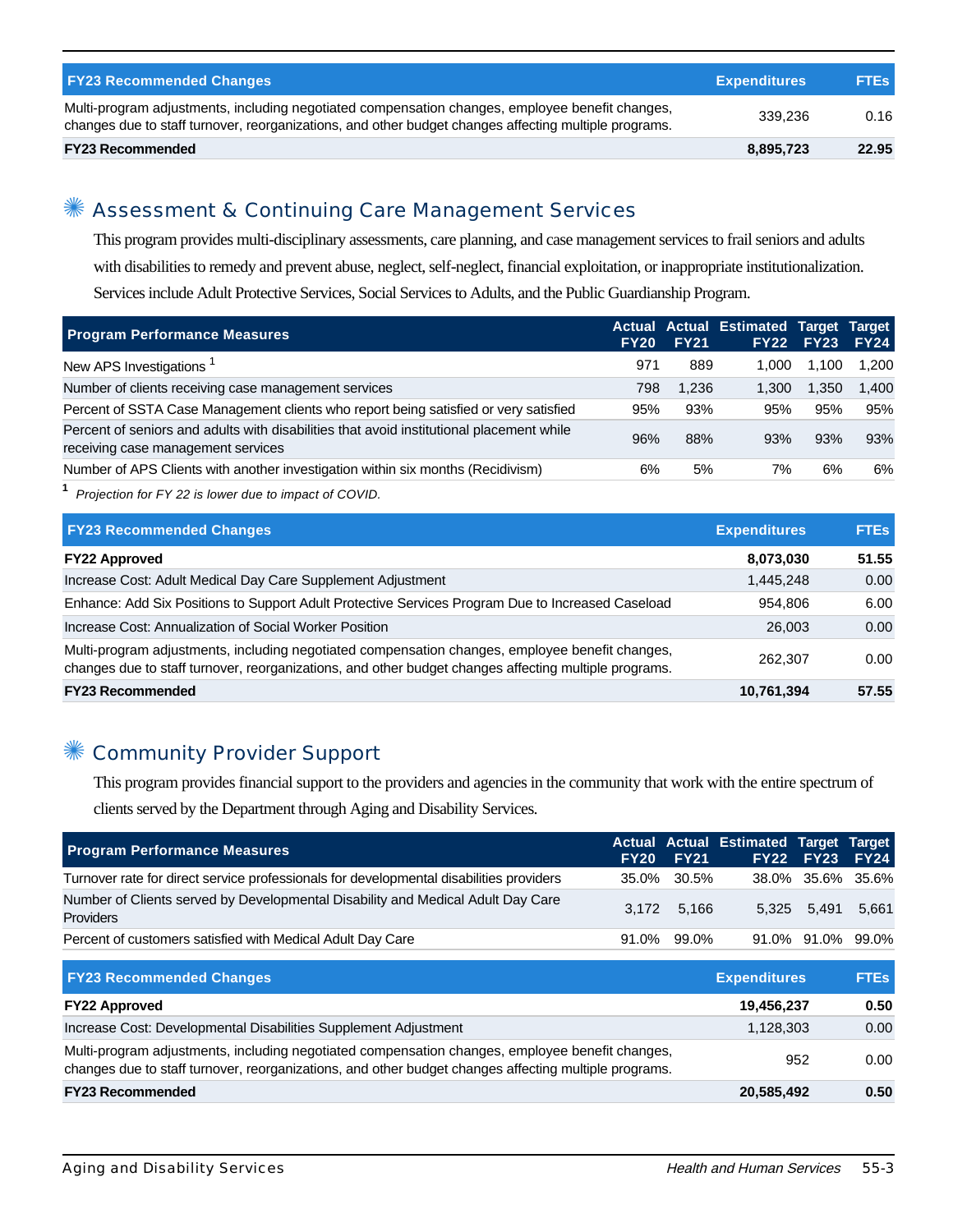#### Community Support Network for People with Disabilities

Community Support Network for People with Disabilities (CSN) provides services that enable individuals to remain in their home or in the least restrictive environment and provides general support, guidance, and assistance to clients with developmental disabilities and their families. The My Turn program provides summer camp placements, support, and programmatic/financial assistance to families with children with developmental disabilities ages 3 to 13 years old. CSN also conducts site visits to group homes that serve clients with developmental disabilities in the County and monitors contracts that provide services to people with various disabilities including visual and hearing impairments.

| <b>Program Performance Measures</b>                                 | <b>Actual</b><br><b>FY20</b> | <b>Actual</b><br><b>FY21</b> | <b>Estimated</b><br><b>FY22</b> | <b>Target</b><br><b>FY23</b> | <b>Target</b><br><b>FY24</b> |
|---------------------------------------------------------------------|------------------------------|------------------------------|---------------------------------|------------------------------|------------------------------|
| Placements in Summer Camp Programs <sup>1</sup>                     |                              | 29                           | 60                              | 102                          | 102                          |
| Percent of customers satisfied with the My Turn Program             | 100%                         | 92%                          | 95%                             | 95%                          | 95%                          |
| Percent of customers who report that the My Turn Program is helpful | 95%                          | 88%                          | 95%                             | 95%                          | 95%                          |

**1** Due to the impact of COVID, there were fewer placements in summer camp programs in FY20 and FY21.

| <b>FY23 Recommended Changes</b>                                                                                                                                                                          | <b>Expenditures</b> | <b>FTEs</b> |
|----------------------------------------------------------------------------------------------------------------------------------------------------------------------------------------------------------|---------------------|-------------|
| <b>FY22 Approved</b>                                                                                                                                                                                     | 2,751,945           | 8.75        |
| Add: One Position to Support Developmental Disabilities Supplement Program                                                                                                                               | 68.769              | 1.00        |
| Multi-program adjustments, including negotiated compensation changes, employee benefit changes,<br>changes due to staff turnover, reorganizations, and other budget changes affecting multiple programs. | 169.644             | 0.00        |
| <b>FY23 Recommended</b>                                                                                                                                                                                  | 2,990,358           | 9.75        |

#### ✺ Home Care Services

This program provides personal care assistance to seniors and eligible adults with disabilities who are unable to manage independently due to physical and/or mental impairments. Home Care Services prevent abuse, neglect, and exploitation of vulnerable adults, and enhance overall quality of life by providing personal care, chore assistance, therapeutic support, self-care education, and escorted transportation.

| <b>Program Performance Measures</b>                                          | <b>FY20</b> | <b>Actual Actual</b><br><b>FY21</b> | <b>Estimated Target Target</b><br>FY22 | <b>FY23</b> | <b>FY24</b> |
|------------------------------------------------------------------------------|-------------|-------------------------------------|----------------------------------------|-------------|-------------|
| Home Care Services - Number of clients served annually                       | 239         | 308                                 | 323                                    | 340         | 357         |
| Percent of customers satisfied with Home Care Services                       | 87%         | 86%                                 | 96%                                    | 99%         | 99%         |
| Home Care Services - Percentage of clients with no unmet personal care needs | 99%         | 100%                                | 99%                                    | 99%         | 99%         |

| <b>FY23 Recommended Changes</b>                                                                                                                                                                          | <b>Expenditures</b> | <b>FTEs</b> |
|----------------------------------------------------------------------------------------------------------------------------------------------------------------------------------------------------------|---------------------|-------------|
| <b>FY22 Approved</b>                                                                                                                                                                                     | 4,926,361           | 15.00       |
| Multi-program adjustments, including negotiated compensation changes, employee benefit changes,<br>changes due to staff turnover, reorganizations, and other budget changes affecting multiple programs. | 67.154              | 0.00        |
| <b>FY23 Recommended</b>                                                                                                                                                                                  | 4,993,515           | 15.00       |

#### ✺ Medicaid Funded Long-Term Care Services

This program administers and operates Maryland's Long-Term Care Medicaid program, Coordination of Community Services, and Community First Choice (CFC). CFC Supports Planners and Nurse Monitors provide a continuum of services designed to allow people of all ages and in need of long-term care to live in the community, rather than in institutions. Adult Evaluation and Review Services (AERS) provides mandatory medical evaluations for clients seeking these services and for those referred by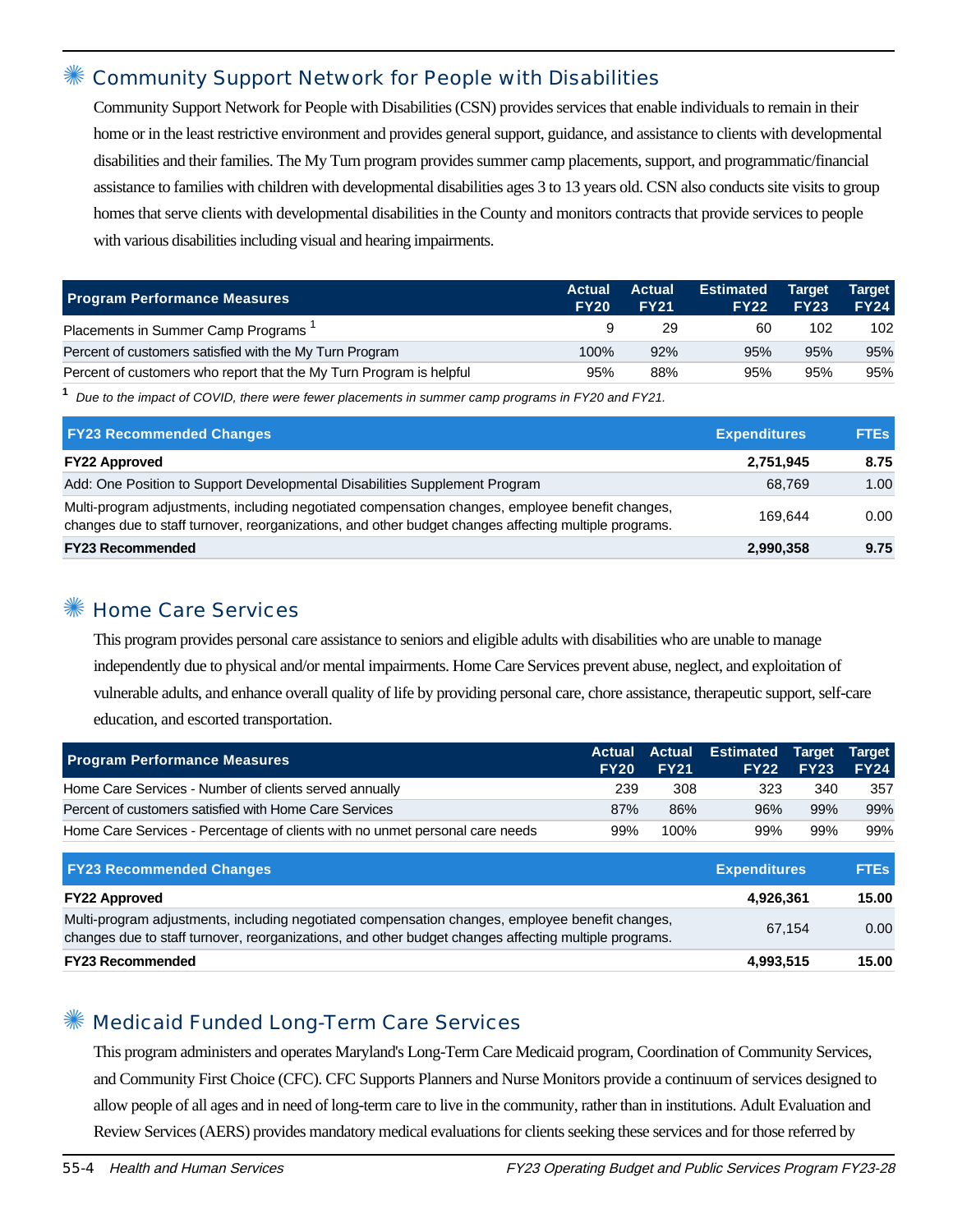Adult Protective Services. In addition, this program area provides service coordination to eligible young people funded under the Maryland Home and Community Based Services Waiver for Children with Autism Spectrum Disorder (Autism Waiver Program).

| <b>Program Performance Measures</b>                                                                                                                                                                                              | <b>FY20</b> | <b>FY21</b> | <b>Actual Actual Estimated Target</b> | <b>FY22 FY23</b> | Target<br><b>FY24</b> |
|----------------------------------------------------------------------------------------------------------------------------------------------------------------------------------------------------------------------------------|-------------|-------------|---------------------------------------|------------------|-----------------------|
| Total number of clients currently served by Nurse Monitoring                                                                                                                                                                     | 2,602       | 2,621       | 2.852                                 | 3,022            | 3,203                 |
| Average number of Adult Evaluation and Review Service (AERS) assessments assigned<br>per month                                                                                                                                   | 282         | 248         | 299                                   | 307              | 350                   |
| Percent of clients satisfied with the Autism Waiver Program                                                                                                                                                                      | 99%         | 95%         | 95%                                   | 95%              | 97%                   |
| Percent of clients satisfied with Coordination of Community Supports                                                                                                                                                             | 95%         | 91%         | 88%                                   | 88%              | 92%                   |
| Percent of adults with developmental disabilities provided case management services that<br>remain at the same level of independence after receiving supportive services in the Case<br>Management of Community Services Program | 100%        | 100%        | 99%                                   | 99%              | 99%                   |

| <b>FY23 Recommended Changes</b>                                                                                                                                                                          | <b>Expenditures</b> | <b>FTEs</b> |
|----------------------------------------------------------------------------------------------------------------------------------------------------------------------------------------------------------|---------------------|-------------|
| <b>FY22 Approved</b>                                                                                                                                                                                     | 8.391.340           | 60.00       |
| Multi-program adjustments, including negotiated compensation changes, employee benefit changes,<br>changes due to staff turnover, reorganizations, and other budget changes affecting multiple programs. | 572.892             | 0.00        |
| <b>FY23 Recommended</b>                                                                                                                                                                                  | 8,964,232           | 60.00       |

## ✺ Respite Care

This program area provides temporary, occasional care of frail seniors, adults and children with disabilities, and children with severe behavioral and/or medical issues to give relief to families and other primary caregivers.

| <b>Program Performance Measures</b>                                                                                  |     | <b>FY20 FY21</b> | Actual Actual Estimated Target Target | <b>FY22 FY23 FY24</b> |     |
|----------------------------------------------------------------------------------------------------------------------|-----|------------------|---------------------------------------|-----------------------|-----|
| Number of clients served in respite <sup>1</sup>                                                                     | 486 | 389              | 411                                   | 457                   | 457 |
| Percent of customers satisfied with Respite Services                                                                 | 91% | 93%              | 92%                                   | 92%                   | 93% |
| Percent of customers that report a reduction in stress/caregiver burden as a result of<br>receiving respite services | 92% | 96%              | 97%                                   | 97%                   | 97% |

**1** Due to the impact of COVID, there were fewer clients served in respite during FY21.

| <b>FY23 Recommended Changes</b>                                                                                                                                                                          | <b>Expenditures</b> | <b>FTEs</b> |
|----------------------------------------------------------------------------------------------------------------------------------------------------------------------------------------------------------|---------------------|-------------|
| <b>FY22 Approved</b>                                                                                                                                                                                     | 1,382,017           | 0.00        |
| Multi-program adjustments, including negotiated compensation changes, employee benefit changes,<br>changes due to staff turnover, reorganizations, and other budget changes affecting multiple programs. | 69.465              | 0.00        |
| <b>FY23 Recommended</b>                                                                                                                                                                                  | 1,451,482           | 0.00        |

#### PROGRAM SUMMARY

| <b>Program Name</b>                                    | <b>FY22 APPR</b><br><b>Expenditures</b> | <b>FY22 APPR</b><br><b>FTEs</b> | <b>FY23 REC</b><br><b>Expenditures</b> | <b>FY23 REC</b><br><b>FTEs</b> |
|--------------------------------------------------------|-----------------------------------------|---------------------------------|----------------------------------------|--------------------------------|
| Admin - Aging & Disability Services                    | 455,130                                 | 3.00                            | 457,578                                | 3.00                           |
| <b>Adult Foster Care</b>                               | 2,276,833                               | 7.00                            | 2,282,564                              | 7.00                           |
| Aging & Disability Resource Unit                       | 1,068,067                               | 9.00                            | 1,091,377                              | 8.84                           |
| Area Agency on Aging                                   | 8,473,871                               | 21.79                           | 8,895,723                              | 22.95                          |
| Assessment & Continuing Care Management Services       | 8,073,030                               | 51.55                           | 10.761.394                             | 57.55                          |
| <b>Community Provider Support</b>                      | 19,456,237                              | 0.50                            | 20,585,492                             | 0.50                           |
| Community Support Network for People with Disabilities | 2,751,945                               | 8.75                            | 2,990,358                              | 9.75                           |